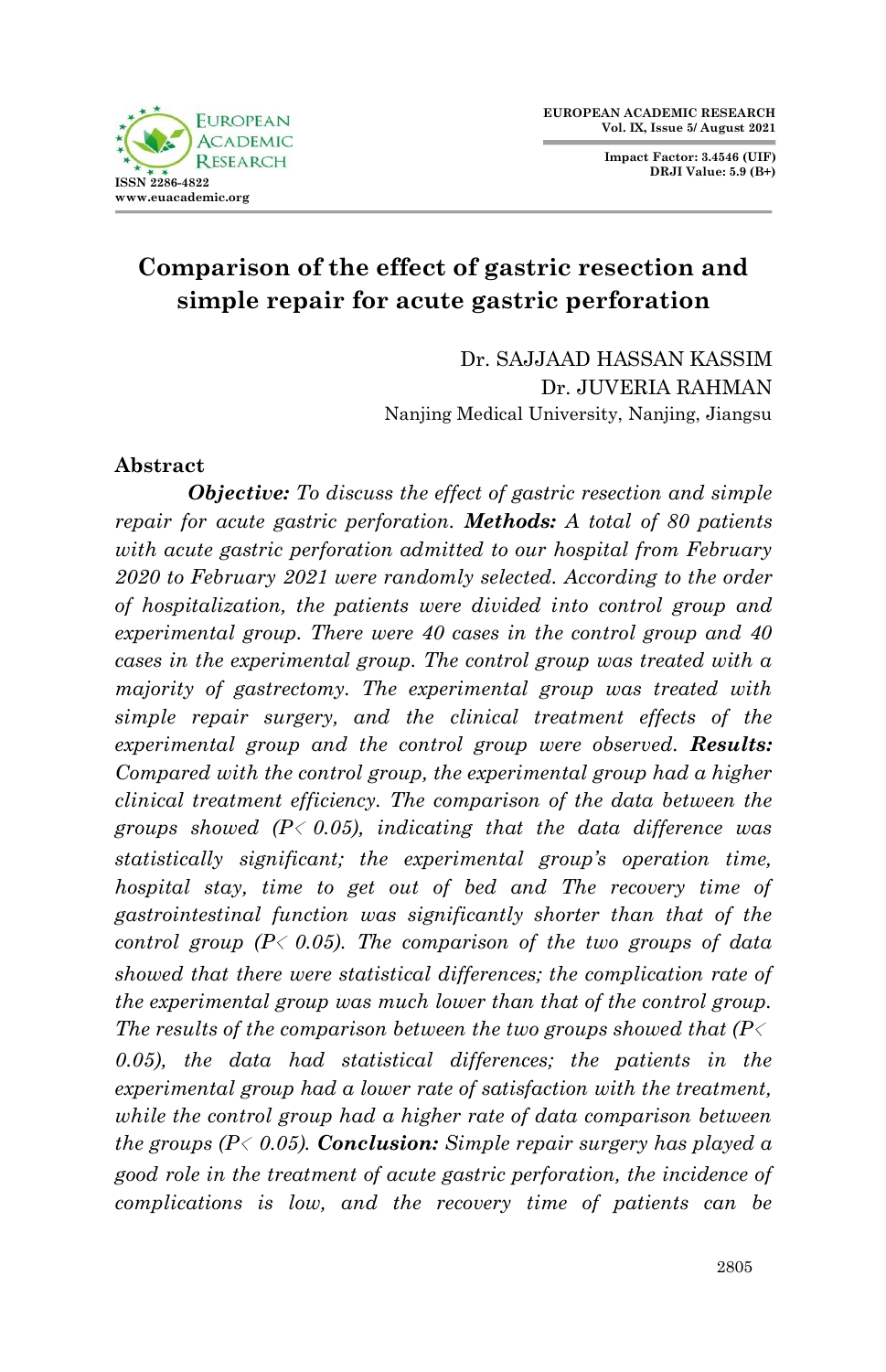*significantly shortened. Patients are satisfied with the treatment and are worthy of application and promotion.*

**Keywords**: acute gastric perforation; gastrectomy; simple repair; effect

Acute gastric perforation is a relatively common disease in clinical practice, mainly caused by gastric ulcer. The more common cause is overeating. Overeating will increase the patient's pepsin and gastric acid, which will increase the volume of the stomach, which in turn leads to perforation [1]. The clinical manifestation is severe pain, and the pain spreads from the perforation to the entire abdomen, which seriously threatens the life and health of the patient. Clinically, surgical methods are mostly used for treatment, but the choice of surgical method is particularly important for patients with acute gastric perforation [2-4]. In order to explore the effectiveness and reliability of simple repair and most gastrectomy, our hospital specially selected 80 patients with acute gastric perforation for grouping experiments. The detailed research status is shown below.

### **1 MATERIALS AND METHODS**

### **1.1 General information**

A total of 80 patients with acute gastric perforation admitted to our hospital from February 2020 to February 2021 are randomly selected. According to the order of hospitalization, the patients were divided into control group and experimental group. There were 40 cases in the control group and 40 cases in the experimental group. The control group included 10 male patients and 30 female patients, aged 23-57 years old, with an average of (35.26±5.17) years old. The experimental group included 12 male patients. There are 28 female patients, aged  $23-59$  years old, with an average of  $(35.29\pm5.18)$  years old. These patients meet the clinical diagnostic requirements for acute gastric perforation; the clinical data of these patients are complete; patients with malignant tumor diseases are excluded; Exclude patients with severe endocrine diseases; exclude patients with debilitating diseases in vital organs; exclude patients taking drugs that have an impact on the results of this study; exclude patients who participate in other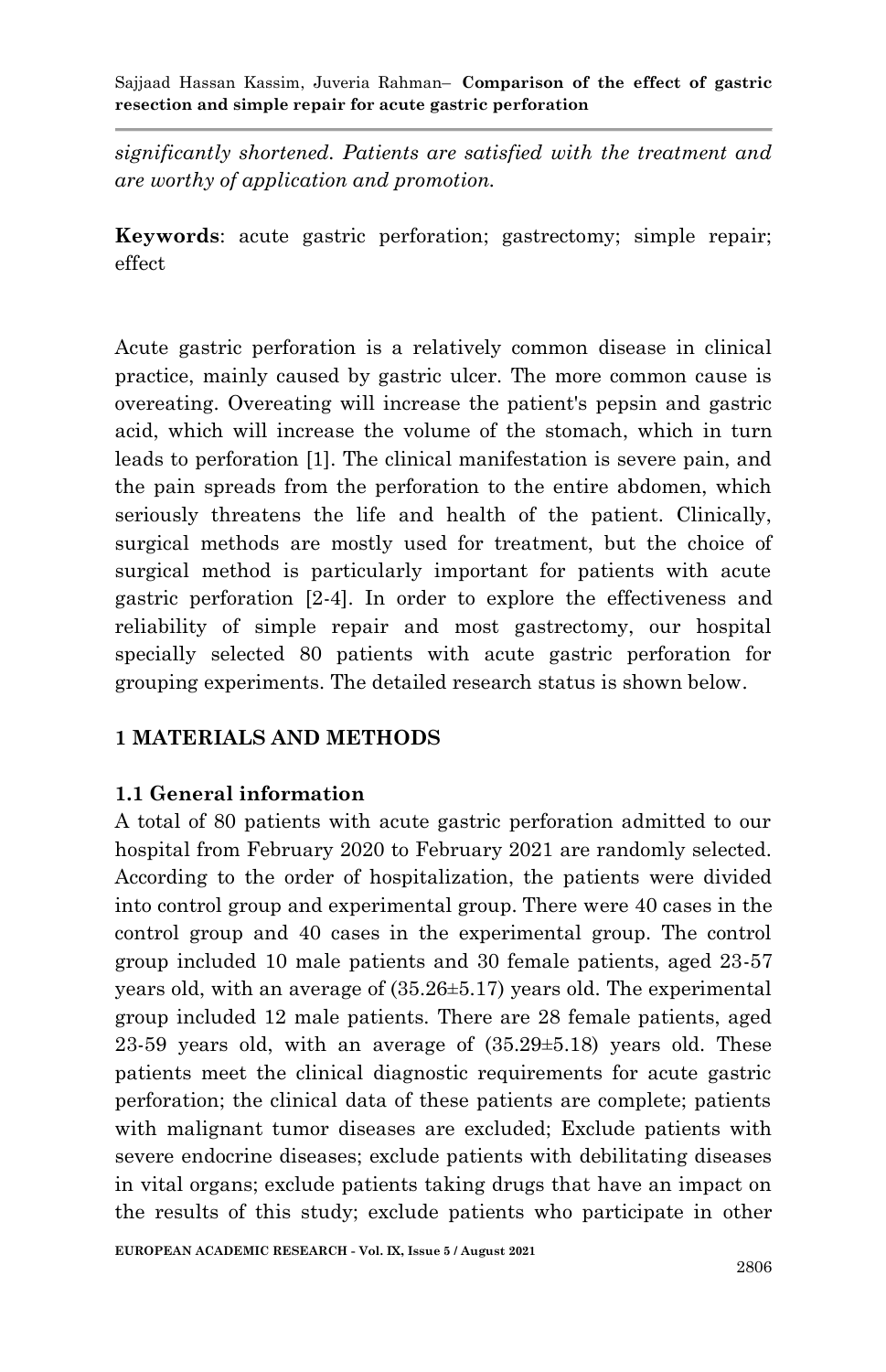studies at the same time; exclude those with low compliance with treatment Patient. The difference between the two groups of patients (P>0.05) is comparable.

# **1.2 Method**

In this study, patients in the control group were treated with most of the gastrectomy. The anesthesia method was epidural anesthesia. The position was supine, the incision was selected in the middle of the patient's upper abdomen, and the left side or left upper side of the abdomen An incision is made at the rectus muscle, and the subcutaneous tissue of the patient is successively cut, and the organs, ulcers, etc. of the Duqiang tissue are explored. Separate the greater curvature of the stomach and cut it one by one, then ligate the vascular branches to the stomach wall, and treat the lesser curvature of the stomach, and the duodenum, then separate the posterior wall of the stomach, cut off the stomach body, and remove about 2/3 to the patient's stomach 3/4 of the size, the final gastrointestinal anastomosis, clean the patient's abdominal cavity, and close it.

Patients in the experimental group were treated with simple repair surgery. The anesthesia method was epidural anesthesia. The position was supine. A longitudinal incision was made on the right rectus muscle of the patient's right abdomen. The incision was 10cm in size. Then the subcutaneous tissue of the patient was incised layer by layer. , And enter the abdomen, separate the adhered intestines, and suck up the pus in the abdominal cavity. Then remove the residue from the patient's ulcer. Explore the abdominal cavity to observe whether there is any disease. Use sterile saline or iodophor to clean the perforation site, suture the perforation lesion in the direction of the whole slice, and confirm whether there is leakage in the repair and maintenance, and then cover the omentum on the perforation site , Ligate and fix at the same time. Exploring whether there are lesions in the abdominal tissues and organs, if not, the abdominal cavity can be cleaned, and then the drainage tube will be indwelled, and finally sutured.

# **1.3 Indicator observation**

Observe the clinical treatment effect of the two groups of patients. After different surgical methods, the clinical performance of the patient is significantly improved, and the ulcer healing is obvious; the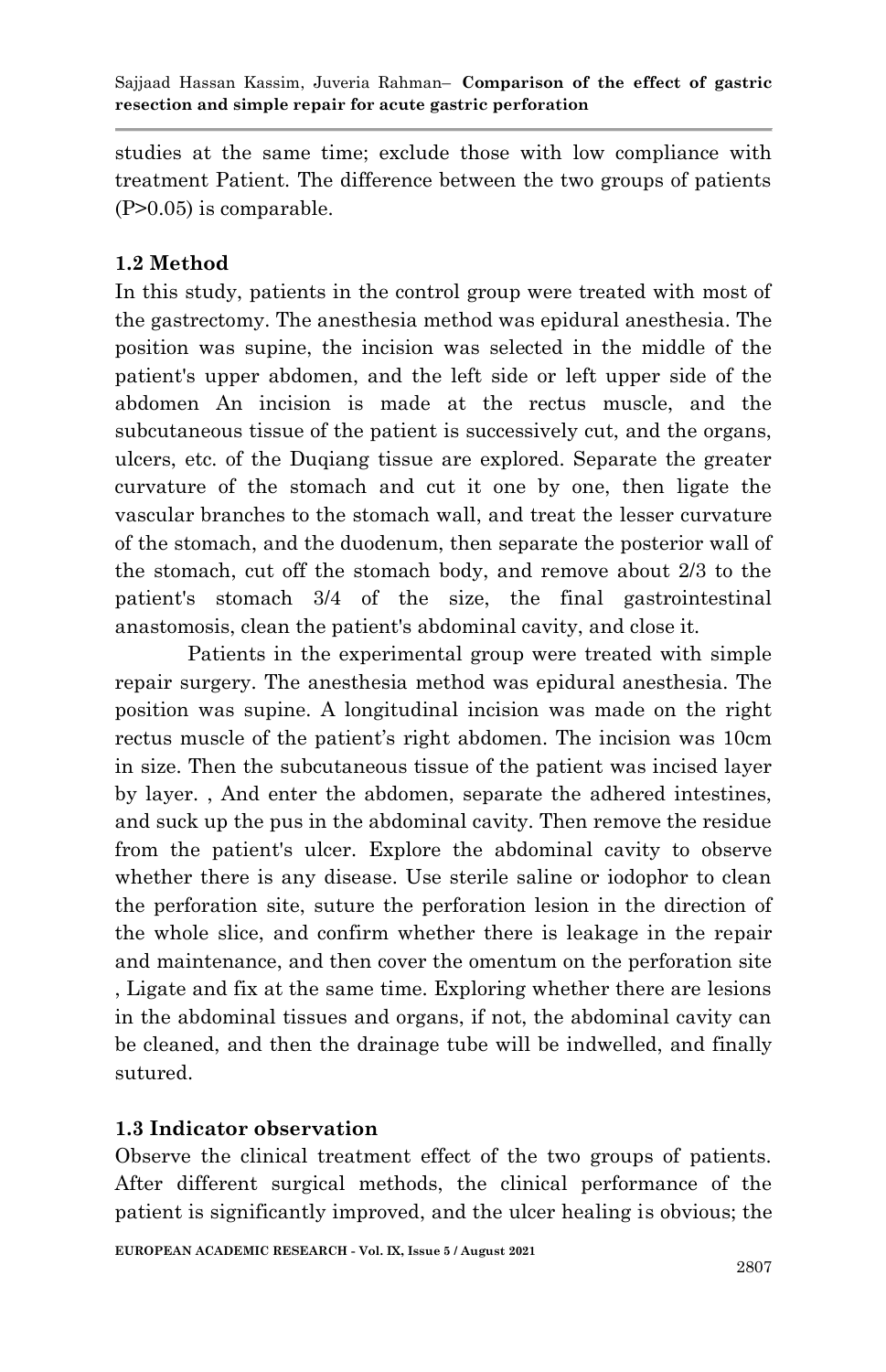clinical performance of the patient has improved, and the ulcer healing has also improved is effective; the clinical of the patient If there is no sign of improvement, and the ulcer has no signs of improvement, it is invalid; the total effective rate is the difference between 1 and the inefficiency.

The operation time, hospitalization time, out-of-bed activity time and gastrointestinal function recovery time of the two groups of patients were observed.

Observe the complications of the two groups of patients.

To observe the satisfaction degree of the two groups of patients with the treatment, use our hospital's self-made surgical patient satisfaction rate survey questionnaire to evaluate the full score of 100 points, the very satisfied are the scores between 88 and 100; the basically satisfied are the scores Those with a score between 70 and 87; those who are generally satisfied are those with a score between 60 and 69; those who are dissatisfied are those with a score between 0 and 59; the overall satisfaction rate is very satisfied rate, basic satisfaction rate, the sum of general satisfaction rates.

# **1.4 Statistical methods**

Data processing: SPSS21.0 statistical software; data description: counting data is  $(n\%)$ , measurement data is  $(\pm s)$ ; difference test: counting data is  $\chi^2$ , measurement data is t; statistical significance criterion: P< 0.05.

### **2 RESULTS**

# **2.1 Compare the clinical efficacy of patients in the control group and the experimental group**

The effective rate of treatment in the experimental group was higher (P<0.05), as shown in Table 1.

|                  | Table 1 Comparison of the total effective rate of the two groups of |  |  |  |  |  |
|------------------|---------------------------------------------------------------------|--|--|--|--|--|
| patients $(n, %$ |                                                                     |  |  |  |  |  |

| Group         | Number of | Invalid   | Effective     | Markedly      | <b>Total effective</b> |
|---------------|-----------|-----------|---------------|---------------|------------------------|
|               | cases     |           |               | effective     | rate                   |
| Experimental  | 40        | 3(7.50)   | 12<br>(30.00) | (62.50)<br>25 | (92.50)<br>37          |
| group         |           |           |               |               |                        |
| Control group | 40        | 10(25.00) | 15(37.50)     | 15 (37.50)    | 30(75.00)              |
| $X^2$         | $- -$     | --------- | ---------     | ---------     | 4.5006                 |
| D             | $-1$      | --------- | ---------     | ---------     | 0.0338                 |

**EUROPEAN ACADEMIC RESEARCH - Vol. IX, Issue 5 / August 2021**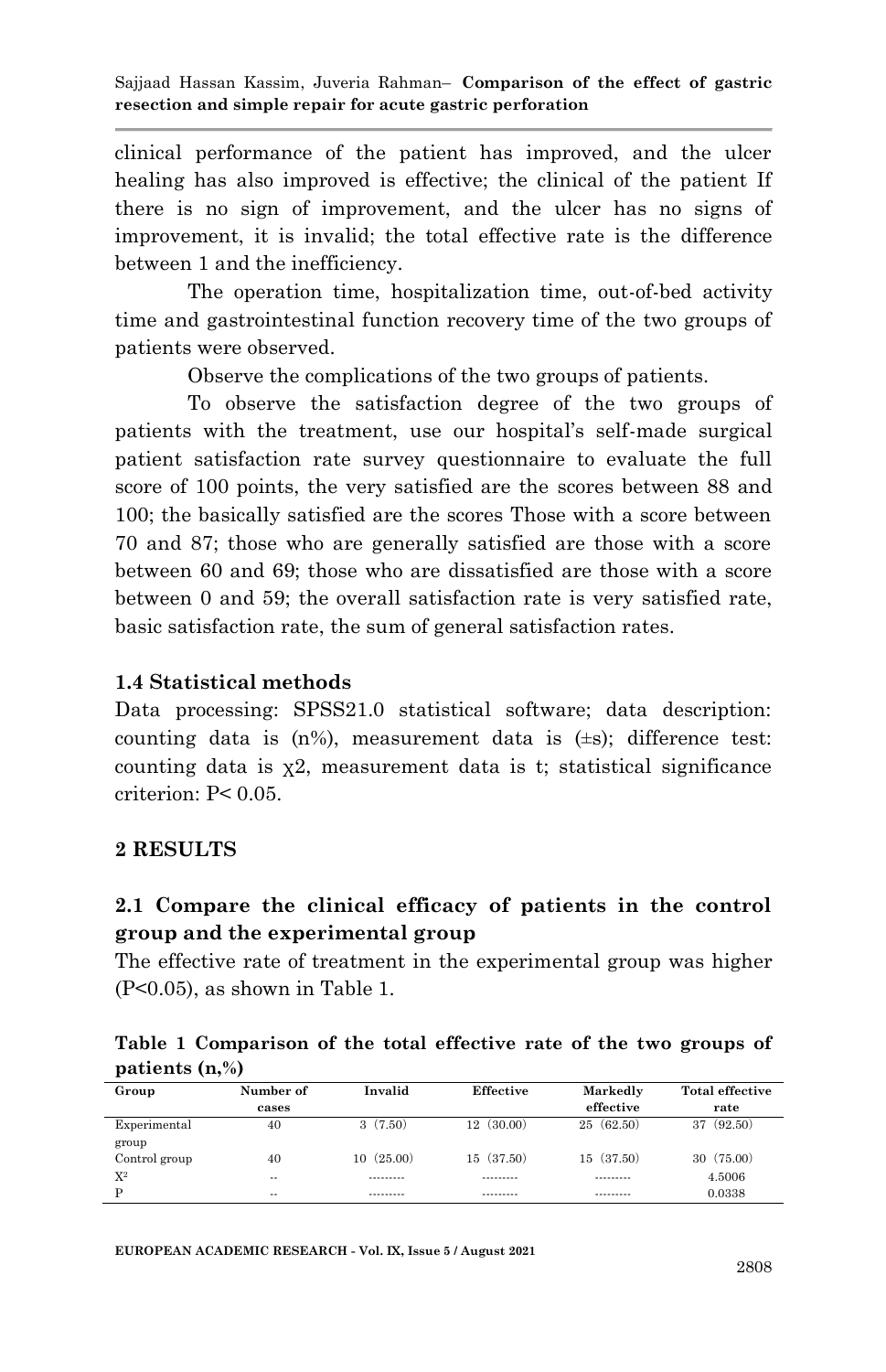# **2.2 Compare the surgical indications and recovery of the two groups of patients**

The operation time, hospitalization time, gastrointestinal function recovery time and time to get out of bed in the experimental group were significantly less than those in the control group  $(P\langle 0.05 \rangle)$ , see Table 2.

| $\epsilon$ called $\epsilon$ is $\epsilon$ |                    |                               |                                                   |                         |                             |  |  |  |
|--------------------------------------------|--------------------|-------------------------------|---------------------------------------------------|-------------------------|-----------------------------|--|--|--|
| Group                                      | Number<br>of cases | Time to get out<br>of bed (h) | Gastrointestinal<br>function recovery<br>time (h) | Operation<br>time (min) | Hospitalization<br>time (d) |  |  |  |
| Experimental                               | 40                 | $12.82 \pm 3.66$              | $26.83 \pm 3.26$                                  | $43.15 \pm 6.81$        | $7.12 \pm 2.32$             |  |  |  |
| group<br>Control<br>group                  | 40                 | $30.69 \pm 5.79$              | $55.39 \pm 6.96$                                  | 157.34 + 20.65          | $12.39 \pm 4.08$            |  |  |  |
| т                                          | $-1$               | 16.4997                       | 23.5021                                           | 33.2139                 | 7.1014                      |  |  |  |
| p                                          | $-1$               | 0.0000                        | 0.0000                                            | 0.0000                  | 0.0000                      |  |  |  |

### **Table 2 Comparison of surgical indications and recovery of the two groups of patients (±s)**

# **2.3 Comparing the incidence of complications between the two groups**

The incidence of complications in the experimental group was lower, and the control group was higher. The comparison between the two groups was statistically significant ( $P \langle 0.05 \rangle$ , see Table 3.

# **Table 3 Comparison of the incidence of complications between the two groups of patients [n(%)]**

| Group            | Number        | Multiple  | Duodenal stump | Toxic shock | Postoperative      | Total     |
|------------------|---------------|-----------|----------------|-------------|--------------------|-----------|
|                  | of cases      | organ     | fistula        |             | infection          | incidence |
|                  |               | failure   |                |             |                    |           |
| Experimental     | 40            | 1(2.50)   | 1(2.50)        | 2(5.00)     | (0.00)<br>$\Omega$ | 4(10.00)  |
| group<br>Control | 40            | 2(5.00)   | 3(7.50)        | 4(10.00)    | 3(7.50)            | 12(30.00) |
| group            |               |           |                |             |                    |           |
| $X^2$            | $\sim$ $\sim$ | --------- | ---------      |             | .                  | 5.0000    |
| D                | $-1$          | --------- | ---------      | ---------   | ---------          | 0.0253    |

# **2.4 Compare the satisfaction degree of the two groups of patients with the treatment**

The comparison of the satisfaction rate of the two groups of patients showed that the satisfaction rate of patients in the experimental group was higher and that of the control group was lower. There was a statistical difference in the data comparison between the groups (P  $\langle$  0.05), see Table 4.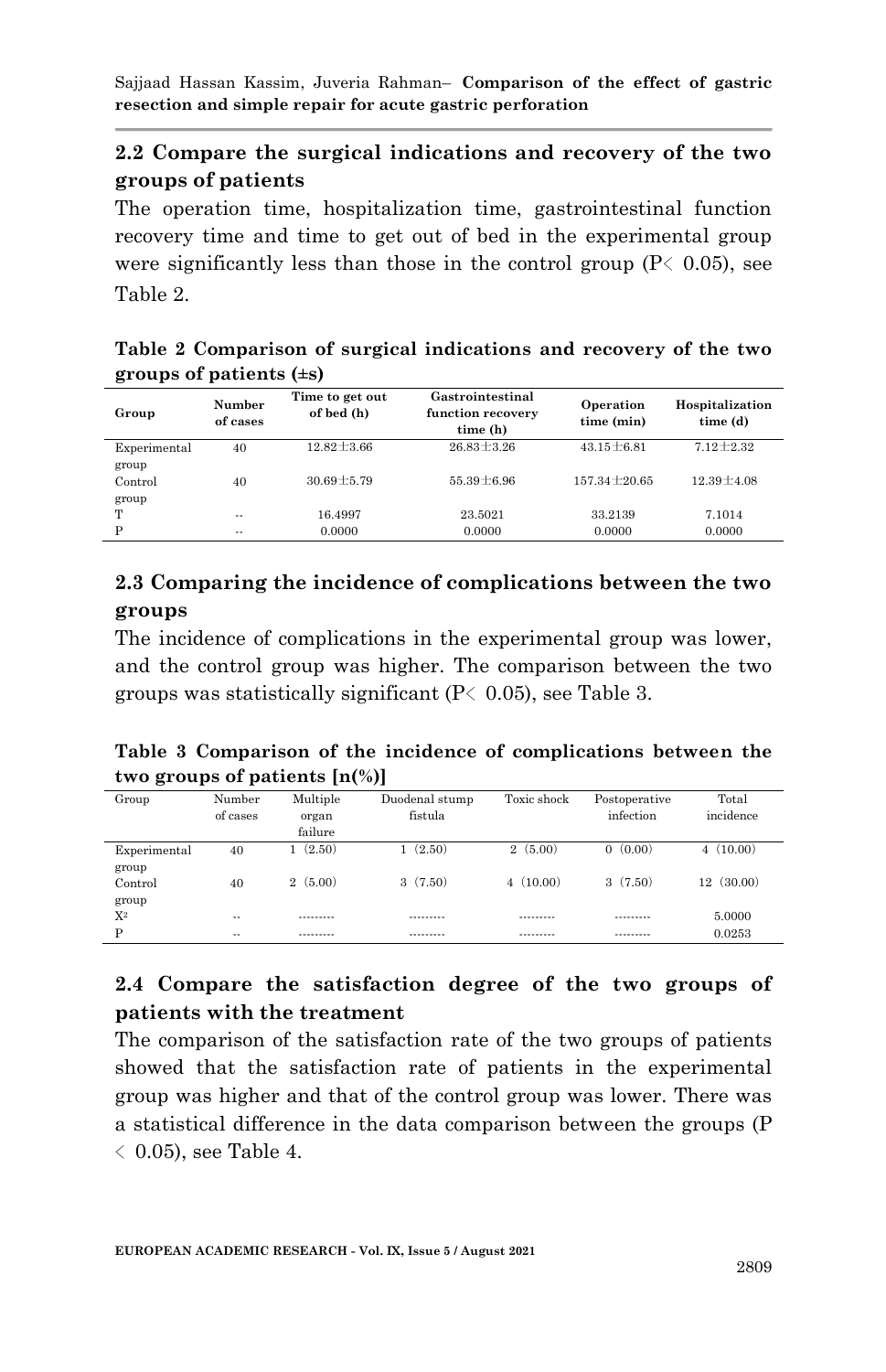| Group                 | Number of     | <b>Dissatisfied</b> | Generally  | <b>Basically</b> | Verv       | Total        |
|-----------------------|---------------|---------------------|------------|------------------|------------|--------------|
|                       | cases         |                     | satisfied  | satisfied        | satisfied  | satisfaction |
| Experimental<br>group | 40            | (2.50)              | 0(0.00)    | (30.00)<br>12    | 27 (67.50) | 39 (97.50)   |
| Control<br>group      | 40            | 5(12.50)            | 3(7.50)    | 12(30.00)        | 20(50.00)  | 32(80,00)    |
| $X^2$                 | $\sim$        |                     | ---------- | ----------       | ---------- | 6.1346       |
| D                     | $\sim$ $\sim$ | ----------          | ---------- | ----------       | ---------- | 0.0132       |

**Table 4 Comparison of the total satisfaction of the two groups of patients (n,%)**

#### **3 DISCUSSION**

Acute gastric perforation is a clinically common complication of gastric ulcer. The pathogenic factor is mainly caused by poor diet. In recent years, with the change of people's living habits and the diversification of diet, the number of gastric perforation has been caused. It is on the rise year by year. The disease can cause severe pain in the patient's stomach, accompanied by bleeding. If the food at the perforation site flows into the abdominal cavity, it may cause acute peritonitis, which seriously threatens the patient's health and life safety[ 5-7]. The main method of current clinical treatment is surgical treatment, but different surgical methods have different adaptive symptoms. Therefore, it is necessary to select an appropriate surgical plan based on the actual condition of the patient. Both subtotal gastrectomy and single puncture repair are the main methods for the treatment of acute gastric perforation, and both treatment methods have their own advantages. Subtotal gastrectomy can solve the problem of gastric perforation at one time. The clinical effect lasts for a long time, and the perforation time is more suitable for patients with pyloric obstruction and bleeding symptoms within 24 hours, but this type of operation is more complicated. The safety index of surgery is not high, and the prognosis is poor [8-10]. Subtotal gastrectomy will cause changes in the structure of the patient's gastrointestinal tract and reduce the capacity of the stomach, which can easily lead to poor appetite and weight loss, and interfere with the patient's recovery process. Simple repair surgery has the advantages of convenient operation, short perforation time, short operation time, fast recovery, and high surgical safety, and is very popular among patients and medical workers. The recovery time of gastrointestinal function of patients with simple repair surgery is short, and they can eat normally after recovery, without affecting nutrient absorption,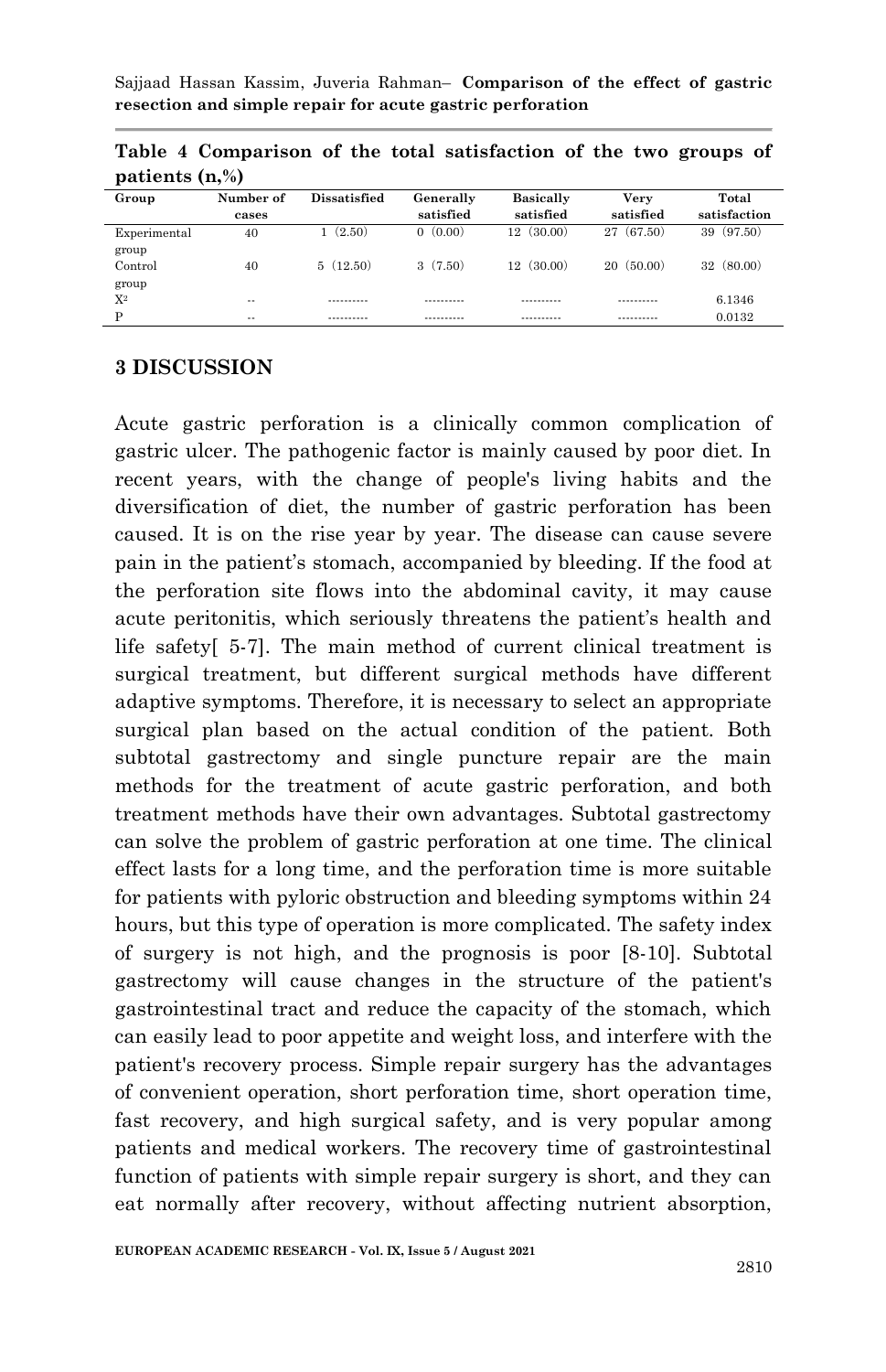reducing complications, and significantly shortening the recovery time of patients, and the clinical treatment effect is more significant [11- 13] . The results of this study also found that the clinical treatment efficiency and satisfaction rate of the experimental group were much higher than those of the control group, and the patients' operation time, hospitalization time, gastrointestinal function recovery time and time to get out of bed were all shorter, and complications The incidence rate is significantly reduced, and the safety is high, which shows the feasibility and necessity of pure repair surgery. In short, in the clinical treatment of patients with acute gastric perforation, the therapeutic effect of simple repair surgery is significantly better than that of most resections. The patient's recovery time is significantly reduced, and the treatment satisfaction rate is high. It is completely worthy of promotion and use.

#### **REFERENCES**

[1] Rao Xuezhao, Hou Guojuan. Analysis of the effect of simple perforation repair and most gastrectomy on patients with acute gastric perforation[J]. Chinese and Foreign Women's Health Research, 2020(12): 31-32.

[2] Cui Chaofeng, Dai Junyi, Wang Meng, Gao Haifeng, Dian Wei Na. Comparison of clinical efficacy of most gastrectomy and simple repair on acute gastric perforation[J]. Capital Food and Medicine, 2020, 27(10) ): 23.

[3] Jia Wei, Zhang Chengpeng, Li Quan. Comparison between simple repair and subtotal gastrectomy for acute gastric perforation [ j ] . Modern digestive and interventional diagnosis and treatment, 2019,24(12) : 1426-1428.

[4]Zhang Mingqiang. Comparison of the effect of treatment of acute gastric perforation with most gastrectomy and simple repair[J]. Digest of World Latest Medical Information, 2019, 19(96): 177+179.

[5] Lu Zhengguo, Zhang Chaojun, Ma Kaichuan. Observation on the clinical efficacy of most gastrectomy and simple repair in the treatment of acute gastric perforation[J]. China Modern Medicine Application, 2019, 13(20): 31-32.

[6] Wang Jianhong, Chang Suhong. Application of simple repair and most gastrectomy in the treatment of acute gastric perforation[J]. Chinese Medicines and Clinics, 2019, 19(19): 3346-3348.

[7] Li Shuangkui. Observation of the clinical efficacy of gastric resection and simple repair in the treatment of acute gastric perforation[J]. Digest of World Latest Medical Information, 2019, 19(39): 56+58.

[8]Wang Ding. Observation of the clinical therapeutic effect of gastric resection and simple repair in the treatment of acute gastric perforation[J]. Journal of Cardiovascular Surgery (Electronic Edition), 2018, 7(04): 750-751.